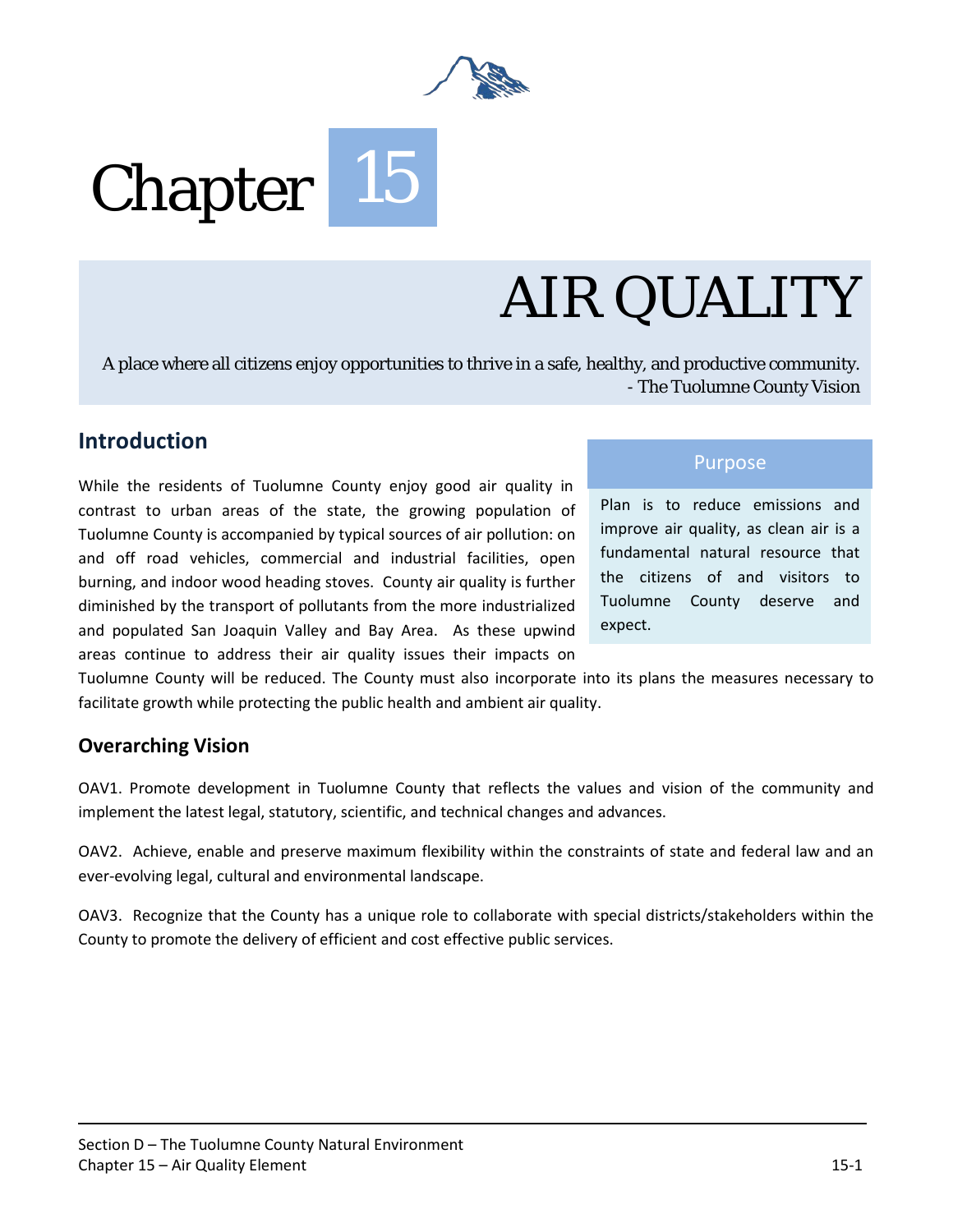

## **GOAL 15A:**

**Develop and sustain an air quality program that protects the public health and ambient air quality while encouraging the economic vitality of local businesses and industries.** 

## POLICIES & IMPLEMENTATION PROGRAMS

**Policy 15.A.1:** Accurately determine and fairly mitigate the local and regional air quality impacts of land development projects proposed in the County.

#### **Implementation Program**

**15.A.a** - Coordinate and cooperate with other local, regional and State agencies to develop a consistent and effective approach to air quality planning and management.

**Policy 15.A.2:** Integrate land use planning, transportation planning, and air quality planning to make the most efficient use of public resources and to create a more livable environment.

#### **Implementation Programs**

**15.A.b** – Require an air quality impact evaluation for development projects, as necessary, pursuant to the requirements of the Tuolumne County Air Pollution Control District. The air quality impact evaluation shall be the responsibility of the developer or proponent and prepared by a qualified consultant at their expense.

**15.A.c** -- Require project applicants to identify alternatives or amendments for proposed projects that would reduce emissions of air pollutants, if air pollutant emissions exceed applicable air quality standards. Require all air quality mitigation to be real, feasible, cost effective, and enforceable.

**15.A.d** – Require project applicants to implement innovative mitigation measures that include best available control technology and/or best management practices as needed to reduce air quality impacts.

**15.A.e** - Require proposed new development projects to analyze their contribution to increased traffic and to implement, as needed, transportation demand management measures or other improvements to reduce vehicle miles traveled, which, in turn, reduces air pollutant and GHG emission.

15.A.f - Work cooperatively with major local employers to offer incentives and services which decrease auto commuting, such as telecommuting and alternative work schedules.

**Policy 15.A.3:** Avoid converting land designated for industrial use to non-industrial land use designations where that change would result in land where sensitive receptors could be located in in proximity to industry, and avoid converting land to industrial use where the existing surrounding land uses support sensitive receptors, to minimize the health risks to the public resulting from criteria and toxic air pollutant emissions.

#### **Implementation Programs**

**15.A.g** - Establish buffer zones to separate new residential development projects and projects categorized as sensitive receptors (e.g., hospitals, convalescent homes, day care facilities, and schools) from existing industrial sites and/or sites that emit criteria and toxic or air pollutants.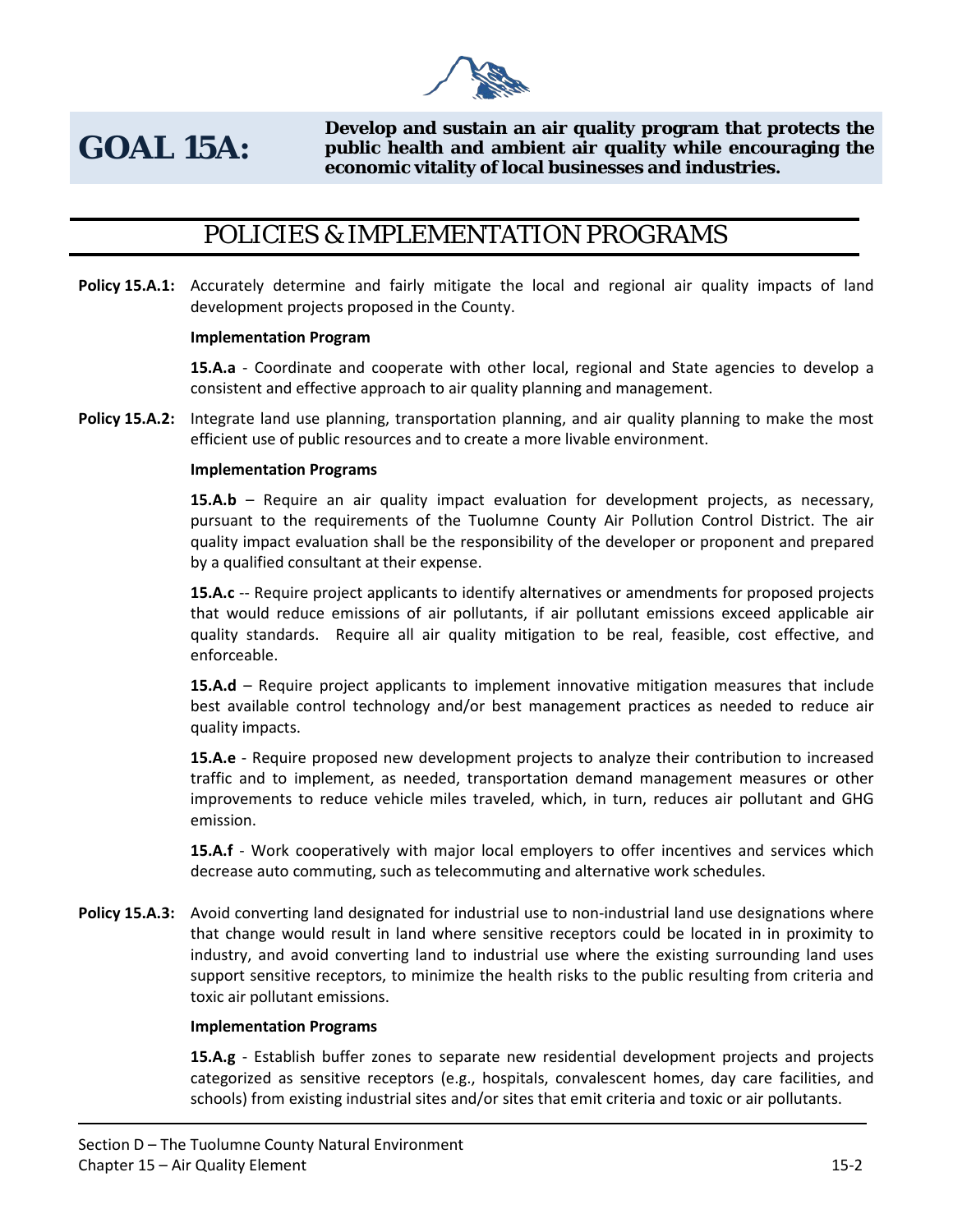

**15.A.h** - Establish buffer zones to create an adequate distance between new air pollution point and area sources such as industrial, manufacturing and processing facilities, and residential areas and sensitive receptors.

**15.A.i** – Avoid locating new urban residential development projects and other projects categorized as sensitive receptors (e.g., hospitals, convalescent homes, day care facilities, and schools) within 500 feet from industrial sites and/or sites that may emit criteria toxic or air pollutants. If a 500 foot buffer is not feasible, compliance with Implementation Program 15.A.j shall be required.

**15.A.j** – When a criteria pollutant or toxic generating source (e.g., industrial sources, distribution centers, dry cleaning facilities, gas stations, major roadways, large combustion sources, etc.) and potentially other sources of diesel particulate matter and other known carcinogens is proposed within 500 feet of a sensitive receptor, require the project applicant to retain a qualified consultant to prepare a health risk assessment in accordance with CARB and the Office of Environmental Health and Hazard Assessment requirements to determine the exposure of project residents/occupants/users to stationary and mobile air quality polluters prior to issuance of a demolition, grading, or building. The health risk assessment shall be submitted to the County for review and approval. The County shall implement any approved health risk assessment recommendations to a level which would not result in exposure of sensitive receptors to substantial pollutant concentrations.

Policy 15.A.4: Reduce air emissions from project construction.

#### **Implementation Program**

**15.A.k** - Require the following dust-control measures during all project-related site preparation activities (i.e., grading, excavation and associated materials hauling) to reduce air quality impacts:

- Exposed soils shall be watered as needed to control wind borne dust.
- Exposed piles of dirt, sand, gravel, or other construction debris shall be enclosed, covered and/or watered as needed to control wind borne dust.
- Vehicle trackout shall be minimized through the use of rumble strips and wheel washers for all trucks and equipment leaving the site.
- Sweep streets once a day if visible soil materials are carried to adjacent streets (recommend water sweepers with reclaimed water).
- On-site vehicle speed shall be limited to 15 miles per hour on unpaved surfaces.
- Loads on all haul/dump trucks shall be covered securely or at least two feet of freeboard shall be maintained on trucks hauling loads.
- Construction equipment shall be maintained and tuned at the interval recommended by the manufacturers to minimize exhaust emissions.
- Equipment idling shall be kept to a minimum when equipment is not in use.
- Construction equipment shall be in compliance with the California Air Resources Board off-road and portable equipment diesel particulate matter regulations.

Alternative construction-related air quality measures may be adopted by the decision-making body after considering a project-specific air quality analysis prepared by a qualified consultant.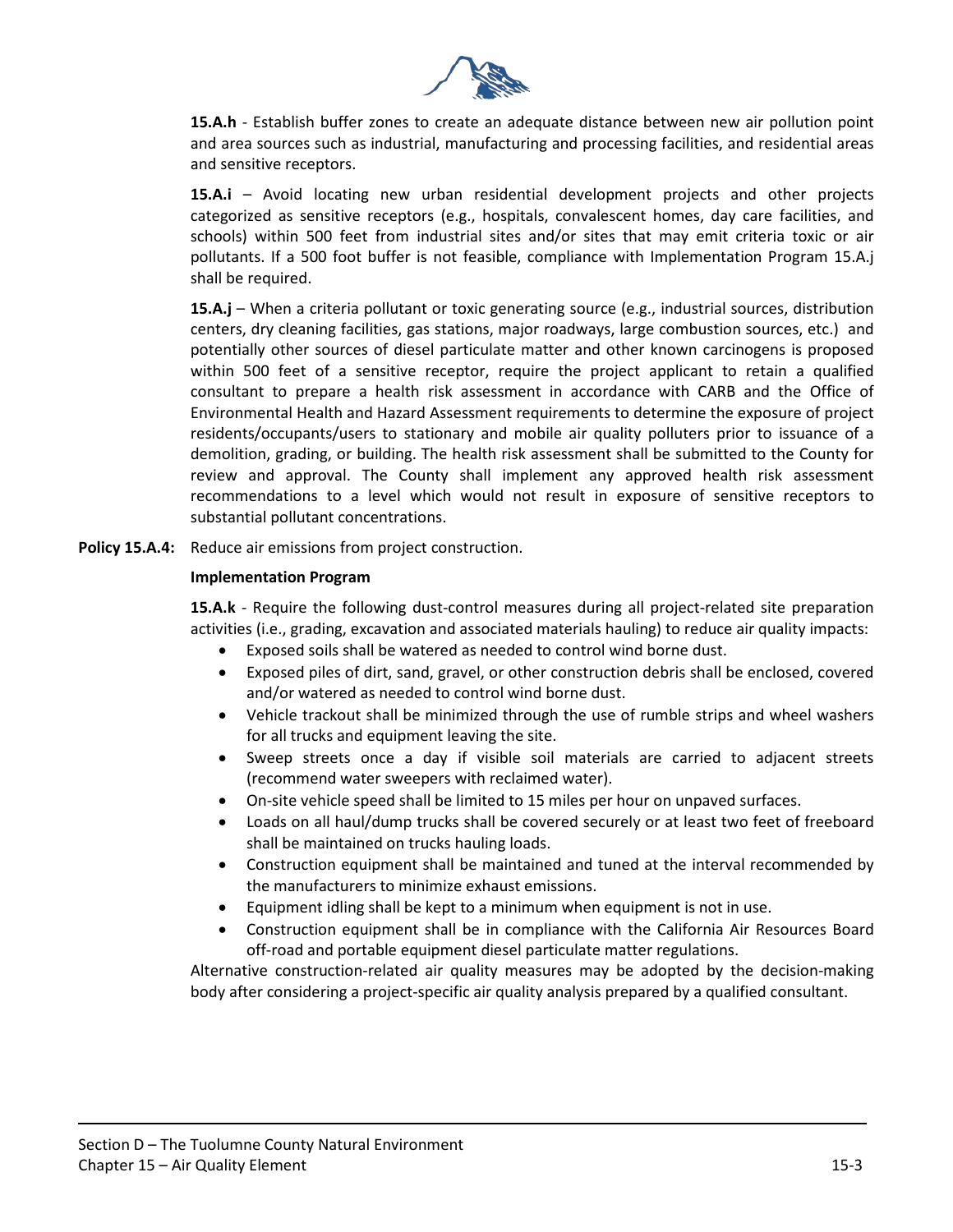

## **GOAL 15B:**

**Reduce traffic congestion, vehicle trips and their emissions through more efficient infrastructure, low emission technologies, and support for trip reduction programs.** 

## POLICIES & IMPLEMENTATION PROGRAMS

**Policy 15.B.1:** Create a land use pattern that will encourage people to walk, bicycle or use public transit for a significant number of their daily trips.

#### **Implementation Programs**

**15.B.a** - Encourage pedestrian oriented development to reduce the use of motor vehicles.

**15.B.b** - Establish an incentive program to encourage transit-oriented development, including, where appropriate, exempting such projects from traffic impact mitigation fees.

**15.B.c** - Support the development of high density housing, commercial and offices along high priority transit routes.

**15.B.d** - Work with Caltrans, transit providers, and property owners to identify park-and-ride sites with convenient access to public transit.

**15.B.e** - Seek funding for park-and-ride facilities and develop, or support the development of such facilities, within the identified communities, and permit park-and-ride facilities in commercial and industrial zoning districts.

**15.B.f** - Create additional, and improve existing, car-sharing and ride-sharing programs and promote them within the region.

**15.B.g** - Work with Caltrans and other agencies to establish transportation demand management programs, such as park-and-ride facilities, transit incentives and telecommute centers.

**15.B.h** - Aggressively identify and utilize State and federal grants to support and implement transportation control measures, including on-road and off-road mobile source emissions reduction strategies.

**Policy 15.B.2:** Develop a modern transportation system that incorporates alternative transportation modes into the system design.

#### GOAL 15C: Reduce criteria and toxic air pollutant emissions from wood**burning fireplaces and other wood-burning appliances.**

### POLICIES & IMPLEMENTATION PROGRAMS

**Policy 15.C.1:** Require development to reduce criteria and toxic air pollutant emissions from the use of wood burning appliances, through low emission technology, and maximize the use of energy conservation and clean or renewable energy sources.

#### **Implementation Programs**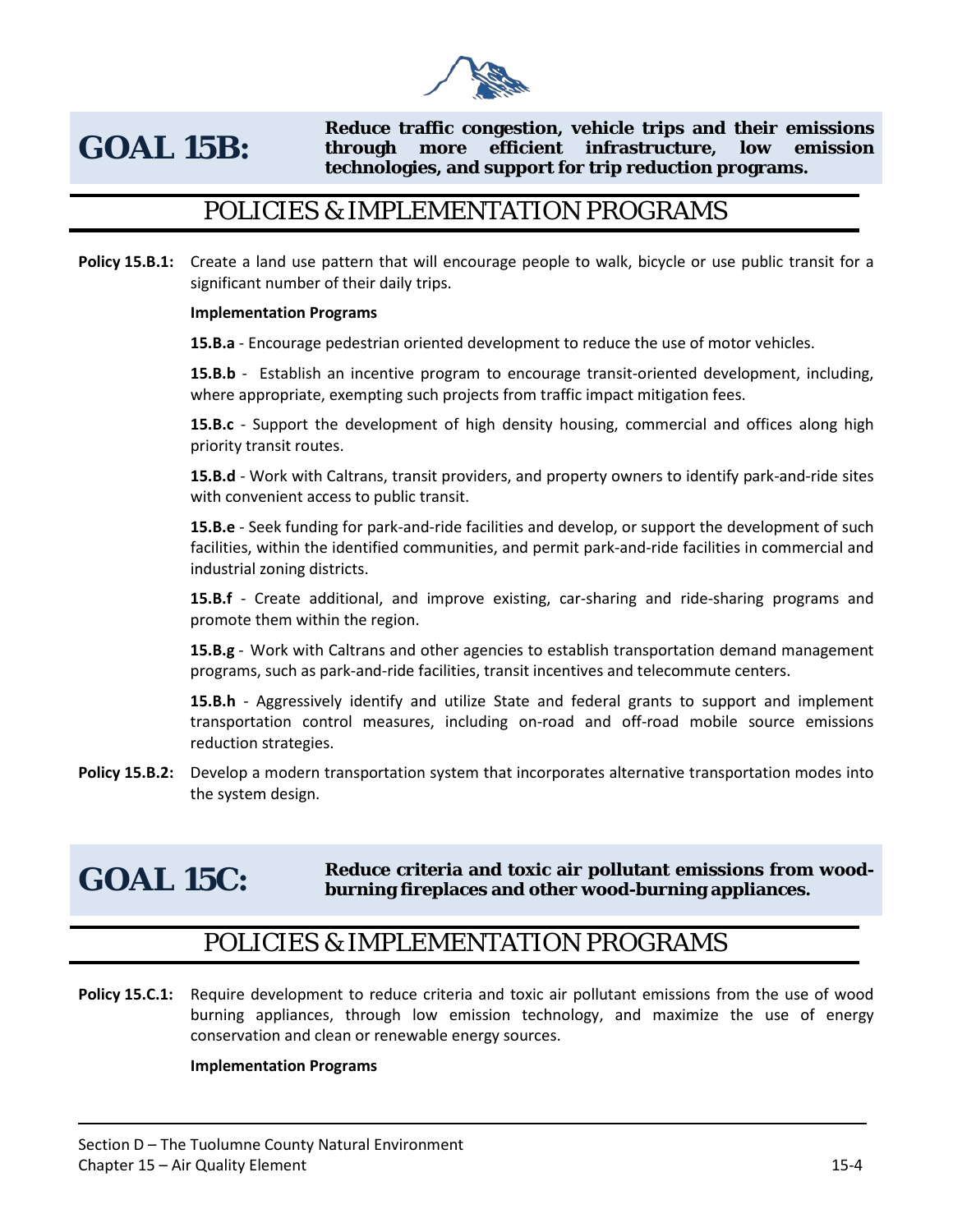

**15.C.a** - Continue to require the installation of only low-emitting, EPA-certified fireplaces, woodstoves or pellet stoves where such wood-burning devices are desired by the developers and/or future homeowners, except in areas with poor air quality or dispersion, or where otherwise prohibited.

**15.C.b** - Develop and implement a wood burning stove and fireplace change-out program to install non-wood burning, or EPA-certified wood burning, stoves and fireplaces.

## **GOAL 15D:**

**Maintain an effective open burning enforcement program that protects the public health and welfare while recognizing the need to reduce vegetative matter for the purposes of fire hazard reduction, wildland vegetation management and forest ecosystem management.** 

## POLICIES & IMPLEMENTATION PROGRAMS

**Policy 15.D.1:** Work closely with federal, state and local agencies to minimize the emissions and smoke impacts from fire hazard reduction and forest management burn activities and during wildfire episodes.

#### **Implementation Programs**

**15.D.a** - Encourage alternative methods of disposal of vegetative matter, including, but not limited to, composting, mulching or transporting the material to biomass facilities that are capable of generating energy and designed to reduce emissions.

**15.D.b** - Establish community programs that reduce residential open burning, such as local pickup and delivery of vegetative matter to biomass facilities or composting projects that do not create a public nuisance.

**15.D.c** - Provide public information through the media and the Air Pollution Control District Burn Day Phone Recorder regarding best management practices for burning, burn permit requirements, burn hours and local and state fire restrictions.

**15.D.d** - Where feasible and appropriate, require alternative methods of fire hazard reduction on private and public lands, including, but not limited to, selective thinning of timber stands, mastication, and chipping of slash for fuel in biomass facilities.

**15.D.e** - Coordinate and cooperate with other agencies to plan and monitor prescribed fires to minimize the impact on public health, taking into consideration the size and location of the proposed burn and the expected weather conditions, among other parameters.

**15.D.f** - Participate in committees and task forces that are established for the purpose of developing and discussing smoke management policies and practices necessary to meet the requirements of the Clean Air Act while effectively managing the resources of California.

**15.D.g** - Enforce applicable Federal, State and local open burning regulations related to agriculture, wildland vegetation management, forest management, range improvement and fire hazard reduction.

15.D.h - Aggressively identify and utilize State and federal grants for fuel reduction projects. Work with local stake holders, fire agencies, and land managers in providing increased opportunities for burning or to help apply alternatives to burning.